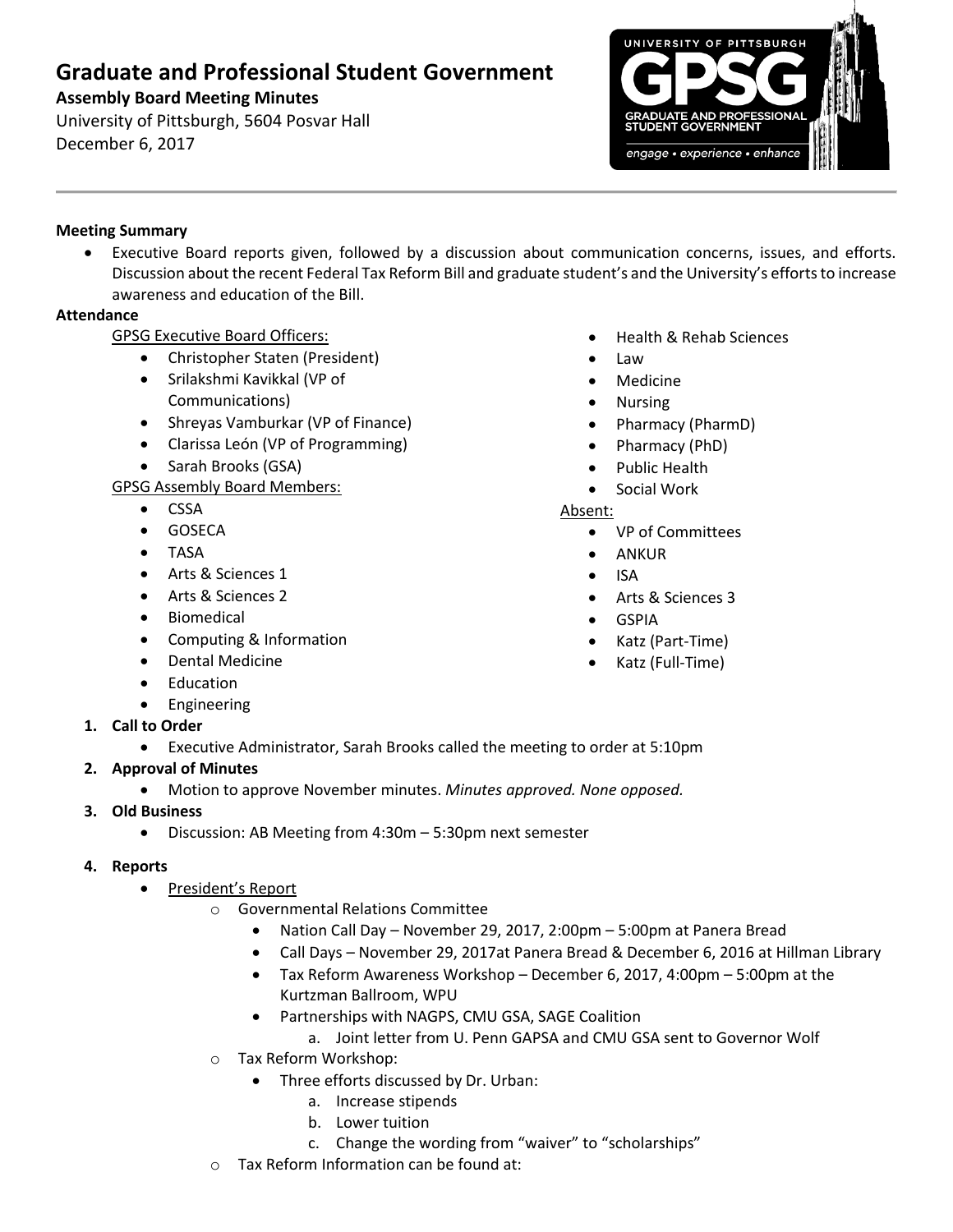- [www.gpsg.pitt.edu](http://www.gpsg.pitt.edu/) ; [www.nagps.org](http://www.nagps.org/) ; [www.sagecoalition.net](http://www.sagecoalition.net/)
- $\circ$  Communication Tree see handout
- Committees' Report
	- o Upcoming Bylaws Committee Meeting
- Communications' Report
	- o Slack is live! Please join and start communicating
		- Disseminate GPSG information in your respective groups
		- Let other students know what your school has going on that is open to other schools
		- Please provide feedback on its effectiveness
	- o Follow PittGPSG on Facebook, Instagram, and Twitter & post to PittGPSG on Facebook Group
- Finance's Report
	- o GPSG Financial Report
		- GPSG and GSA's expenses
		- November Travel Grants
		- Supplemental Funding
- Programming's Report
	- o Fall Formal was a blast; although we did not reach our ticket sales goal; 270 vs 390
	- o Communication; dissemination could have been improved
		- Send pdf files for all documents to be shared
	- o Food needs to be spaced out evenly
		- Want more than one wine option
		- Food just appetizers need to say when food will run out
	- o Pitt Arts Events Update:
		- Cancelled The Old Man & the Old Moon
		- Holiday Pops event now combined with Undergraduate students
- Executive Administrator's Report
	- o Please note that the Conference Room, WPU 822 is open to AB representatives and GSGs to use. If you would like to book the room, please email [gpsg@pitt.edu](mailto:gpsg@pitt.edu)
	- $\circ$  Send your school's or organizations reports to [gpsg@pitt.edu](mailto:gpsg@pitt.edu) when the two-week reminder email is sent.
- Assembly Board Member Reports
	- o *Arts & Sciences*
		- No report
	- o *Biomedical*
		- No report
	- o *Dental Medicine*
		- No report
	- o *Education*
		- No report
	- o *Engineering*
		- No report
	- o *GSPIA*
		- No report
	- o *School of Computing & Information*
		- No report
	- o *Katz (Full Time)*
		- No report
	- o *Katz (Part Time)*
		- No report
	- o *Law*
		- No report